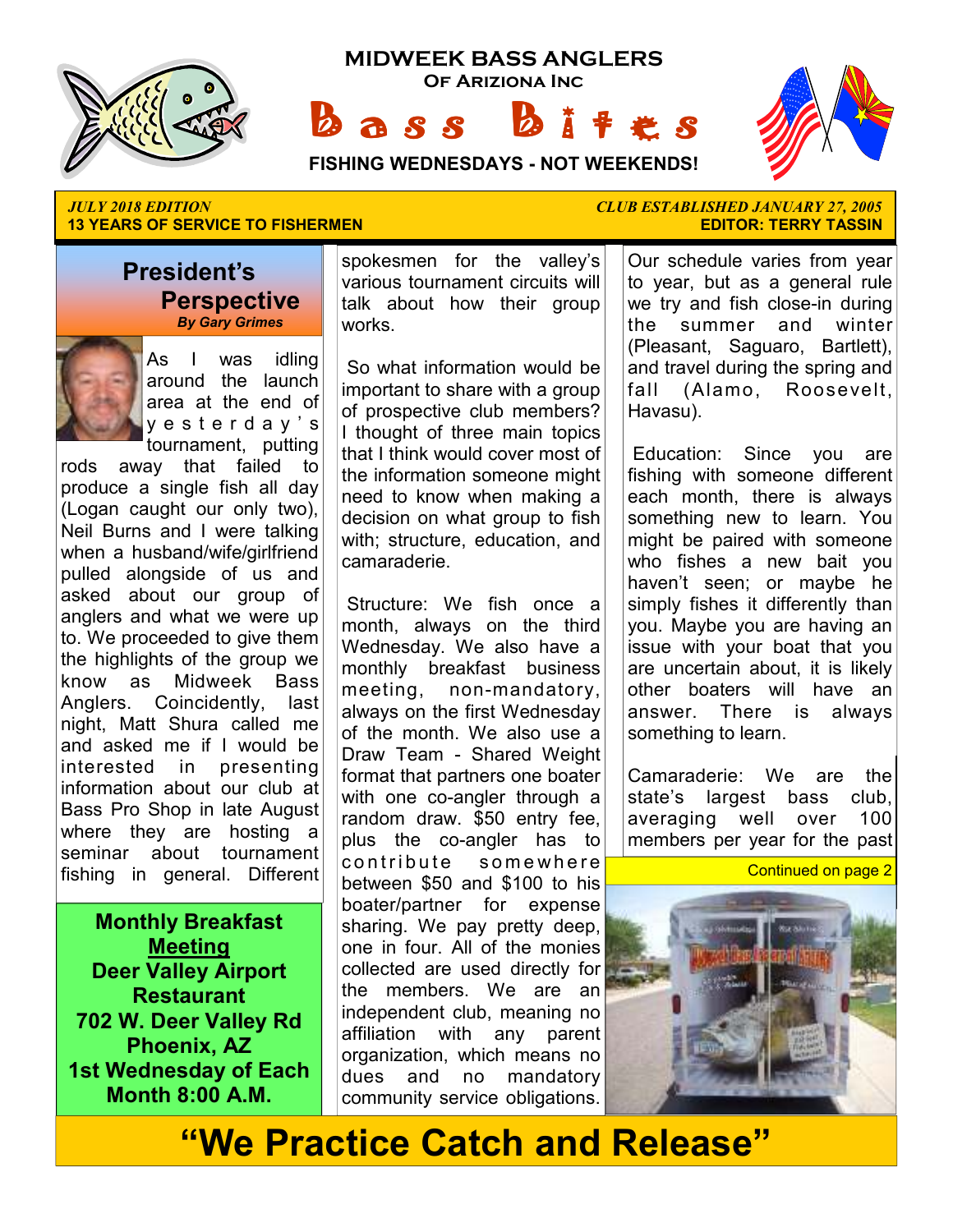#### Page 2

7 years. We have some of the friendliest guys, most willing to offer the shirt off their back if needed. Some of my best friends are guys that I have met during my time in the club.

 Is Midweek for everyone? Certainly not. But I think if someone is looking for an opportunity to fish with likeminded guys and has Wednesdays off, you won't find a better club with which to fish.



**Tournament Report Lake Pleasant July 18, 2018**

A great draw, nice weather (for July), a knowledgeable partner that did his and my home work – thanks Roger Root - equals a fun day and a decent bag of fish. A little of this and a little of that might best describe the lures contestants used to catch fish at this tournament.

#### **Next Meeting Next Tournament**

Our next club general meeting is scheduled for **Wednesday, 1 August** starting at 8:00 AM, at **Deer Valley Airport Restaurant** (just one mile north of I-101 at the intersection of 7th Ave & Deer Valley Road). We hope you will come early and have breakfast together.

The next club point tournament is scheduled for **Lake Bartlett**  on **15 August 2018.** Club l a u n c h h e a d q u a r t e r s, tournament hours, and weighin location will be announced.

Dropshot, jigs, cranks, etc, were all put to good use to make this event a fun, fish catching experience. But, how did the money winners find their fish? Read on to find out.

#### **Team John Hilland & Luke Spreitzer Find Ledge Fish For 1st Place**

 Taking home **1st Place,** Team **John Hilland & Luke Spreitzer** brought to the scales the winning creel of five bass weighing 12.53 lbs. Thanks to John's 3.76 lb bass the team also won **2nd Place Big Fish**  honors.

*John Hilland:* Thank you to Midweek and everyone who works so hard to put on such great tournaments each month. I had the pleasure of fishing with Luke Spreitzer this month; he's a really good stick and quality young man. Luke and I were able to get out prefishing twice before the tournament and we put in quite a bit of time trying different areas, techniques, and baits. We were able to get a nice pattern of fish in deeper water with larger worms on drop shot that held up through tournament day. Most of the fish came out of 20 - 50 feet of water which made for a difficult task in keeping them alive and tested our fizzing skills; 5 fish and 5 still alive whew! The biggest challenge of the day was not throwing into boils and keeping with the plan we had. I must also admit I was not the best partner in the world when Luke had a mishap and attached a large top water bait to the front of his pants with all



*1st Place Overall Luke Spreitzer & John Hilland* 

three sets of treble hooks. He looked at me and said I'm going to need some help here, I just said that's not going to happen partner...LOL! See you all next month.

*Luke Spreitzer:* I had a blast fishing with John Hilland; he's a great angler and an even better guy. John and prefished twice together and found a pattern of fish holding off of ledges in about 20 to 40 feet of water. We found them both days prefishing so we had a good idea that they would be there tournament day. After the morning start we looked to pick up a good kicker fish on topwater. We caught a few largemouth throwing waking baits and also a few stripers just for fun. After about 30 – 45 minutes we preceded to the bank in the Agua Fria River which had been productive while prefishing. We picked up most of our fish drop shotting green and brown Robo Worms. We would throw up into shallow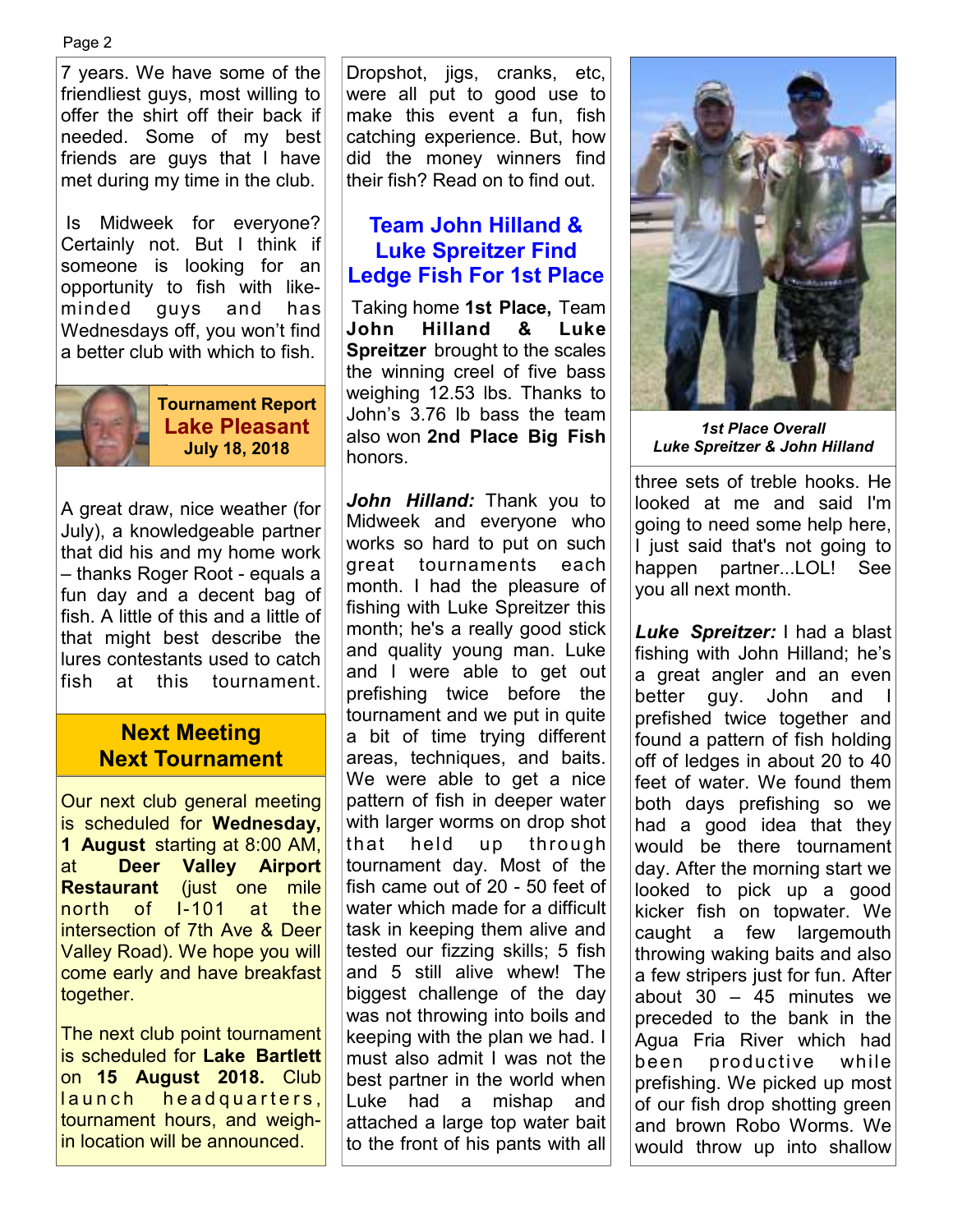Page 3

water and start dragging deep until we were fishing in 30 plus feet of water. We also went to Jackass Cove where we caught a few small ones and then Fireman Cove to try to pick up fish we found prefishing but we had no luck there. Overall we had a great day together. Thanks John, and thanks to Midweek Bass for putting on such a great tournament. Tight lines everyone!

#### **Sean Ballard & Lou Hirlemann Fishing Main Lake Take 2nd Overall**

 In **Second Place** the team of **Sean Ballard & Lou Hirlemann** weighed five bass for a total weight of 10.80 lbs.

*Sean Ballard:* Hi Guys this is my first *Bass Bites* input for this year - I know right! Crazy, seems like I was doing this a lot last year. I was lucky enough to get drawn with Lou Hirlemann. We practiced only half-a-day on Sunday and the bite was so good that Lou took a nap, LOL. However, I was able to eliminate a lot of water.

 For tournament day we concentrated on main lake and secondary points in 1 - 20 feet of water. We had our limit by 8:30 AM and Lou used his buzz bait almost all day catching our biggest two fish with it, but he really had to

#### **Membership**

As of July 20, 2018 the Midweek Bass Anglers of Arizona consists of **106** dues paid active members.



*2nd Place Lou Hirlemann & Sean Ballard*

work hard for them. I used a combo of a Spook Jr., drop shot, and flick shake. We ran the banks fast all day so I had to get good at power fishing the flick shake only fishing it for 3 - 5 feet then recasting it as far out in front of the boat as I could. I managed to catch 15 - 20 fish doing this so it wasn't a slow boring presentation. We culled 5 fish during the day to manage the limit we had. Great job to John Hilland and Luke Spreitzer for 12.53 lbs, that's a great weight at Pleasant, and the awesome weigh-in crew got us through the weigh-in process really quickly.

*Lou Hirlemann:* Wow, what a warm day on the lake, until 9:30, then I think it cooled down about 20 degrees. So you want to guess when I got my first bite of the day – that's right, around 9:30. I was surprised Sean never told me to shut-up; I was a horrible co angler. Lets move, go faster, why are we here, get closer to shore, this is still not close

enough to the bank, but I knew he would catch fish with that (stupid) flick shake thing. So I threw a buzzbait almost all day. I threw a dropshot 2 times, I broke off on the second cast and took that as a sign and did not retie. Sean caught a bunch of fish and I only got 3 or 4 all day, but 2 that we really needed.

 Looking around the crowd at the weigh-in I saw a lot of faces that I recognized but could not remember names getting old I guess. If I don't say good morning or hello please help me by introducing yourself.

#### **Team Gary Martlage & Bob Jolley Drop Shot Deep To 3rd Place Finish**

 Team **Martlage & Jolley**  weighed five bass for 10.04 pounds and took home **Third Place** honors.

*Gary Martlage:* I had the



*"Wow another one. Did you bring your fillet knife, Rich?*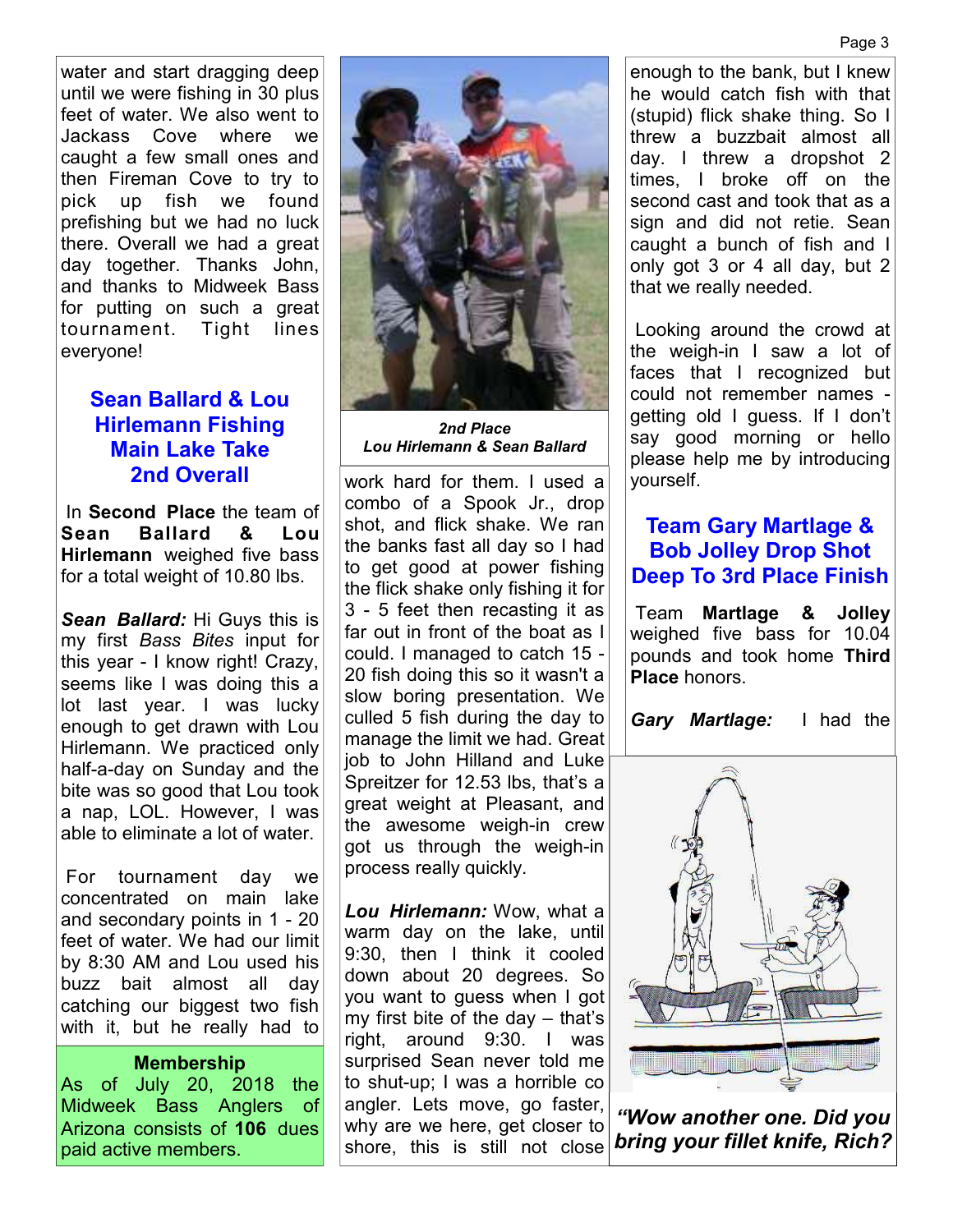

*3rd Place Gary Martlage & Bob Jolley*

pleasure of fishing with Bob Jolley at Lake Pleasant. Bob and I have fished together a few times over the years, and I was excited to have him in my boat again.

 After prefishing once on Monday, I talked Bob out of fishing the Tuesday before the tournament. I was expecting to fish for just 5 bites after the prefish. Well, I was wrong! We just went "fishing", starting out in the main lake (Jackass Cove), and catching 3 fish on topwater in the first 30 minutes

#### **Tournament Statistics**

Fifty men fished 6 hours each, bringing 106 bass to the scales for a total weight of 152.57 pounds with a 3.05 pound average total catch per fisherman. The average weight of each fish was 1.43 lbs. All fish but three were released back into the lake after weigh-in to fight again another day.

of the tournament. The topwater bite shut off, so we went deep with a drop shot rig. Paralleling the 35 - 45 foot areas off the islands proved to be the ticket using 4 inch Robo worms and 3/16 weights. We probably caught 30 fish losing one at the boat that probably would have put us over the top. That 4 pounder came unglued about 20 feet from the boat. As we watched the fish float on top we almost got the net under her, as she flipped and headed for the bottom.

 Bob and I had a wonderful time together, talking about past times, and netting fish all day. I am really looking forward to fishing with Bob in the near future.

*Bob Jolley:* Deep bite leads to 10.04 lbs and a Third Place finish for Team Martlage & Jolley.

Gary prefished on Monday and said it would be a tough bite on Wednesday. For me it was a tough bite, but for Gary he was hotter than the air temperature and he caught more fish than I could count. I think I spent more time landing his fish than fishing myself but it was a lot of fun and Gary had a ball catching all those fish which accounted for our finishing in the money.

 We started the morning fishing shallow with walking baits and we had three in the boat in the first half hour. The top water bite didn't last long so Gary put us on the main lake in deep water where we caught fish all the way down to the 50 foot range. We had five fish in the boat by 6:30 and Gary culled all of them at least three times. We stayed in the same area for most of the day and all of the fish we weighed-in were caught on a drop shot.

 I enjoyed fishing with Gary who was very accommodating which made it easy to be his co-angler. This is the second time I've fished with Gary and both times we finished in the money so I hope we can pair up again in the near future.

 Congratulations to John Hilland and Luke Spreitzer for their win and many thanks to John Reichard for his shuttle service and the weigh-in team for the record breaking time they set for the weigh-in process.

#### **Team Clinton Bell & Mark Royal Fish Islands Finish 4th Overall**

 Taking home **4th Place,** Team **Clinton Bell & Mark Royal**  weighed five fish for a total weight of 9.87 lbs.

*Mark Royal & Clinton Bell:* It was a great pleasure to fish with Clinton – my first time and something that I hoped would happen one day. Like everyone else we could have had all the stripers we wanted. After catching a couple we both went 'down under' with drop shot and shaky head rigs.

 The morning started off with a 2 pound fish on a drop shot off an island and then a couple of smaller fish. I caught the first three and then it was all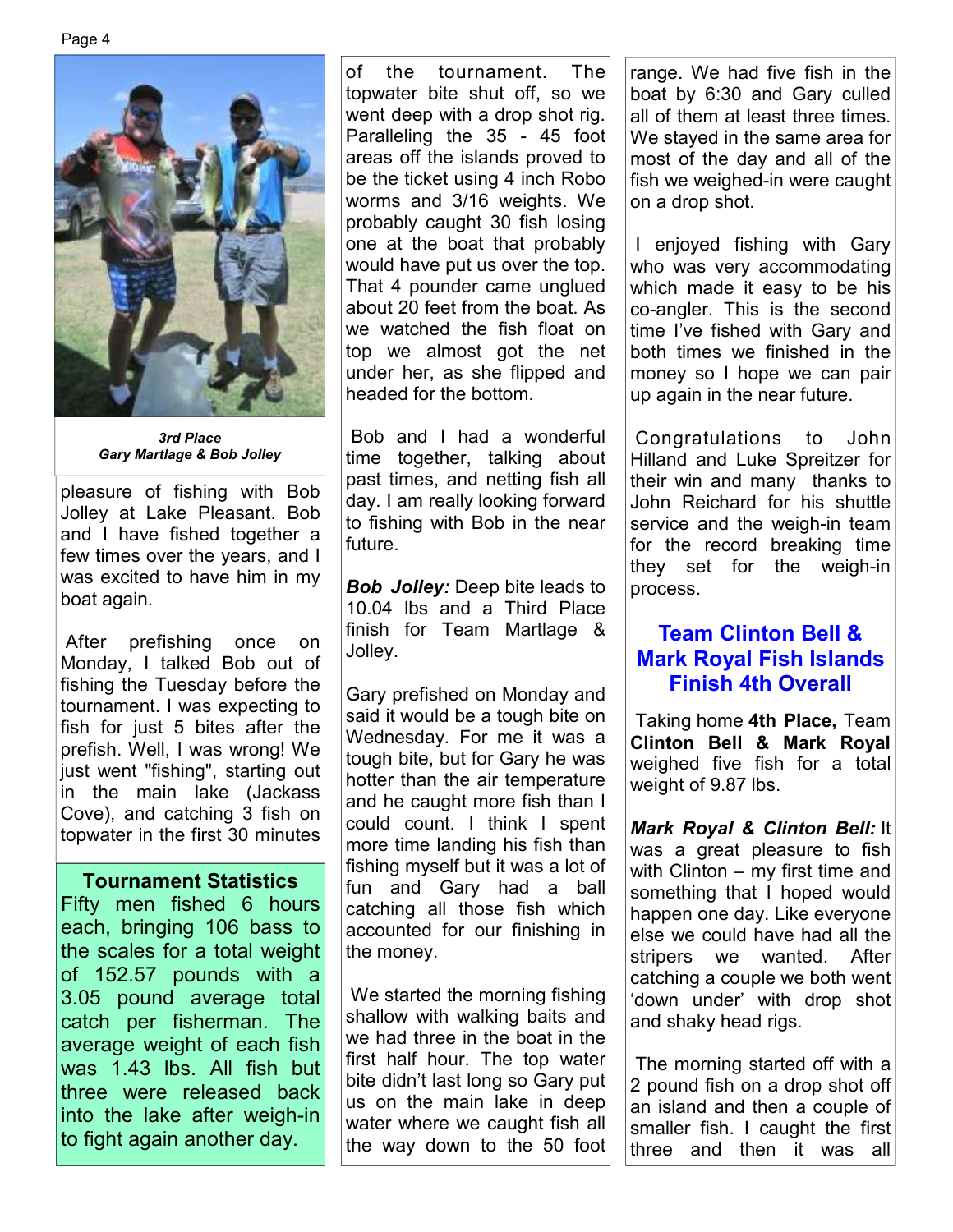

*4th Place Mark Royal & Clinton Bell* 

Clinton; he was catching fish on Carolina rigged brush hogs and a shaky head. Watermelon was the color of choice. The bigger fish were caught in about 15 feet of water on either the Carolina rig or shaky head. Our last fish of the day was caught on a drop shot with a Kut Tail green pumpkin worm off a point. We fished islands in the main lake and points.

#### **Rusty Murdock & John Montoya Find Fish Early And Finish 5th**

A five fish limit weighing 9.71 lbs was enough to earn **Team Rusty Murdock & John Montoya** the **5th Place** money.

*Rusty Murdock:* I would like to say congratulations to the first place winners; Lake Pleasant can be a tough lake to fish. We got our fish on drop shot rigs and surprisingly we couldn't get anything on top water not even stripers. We fished points next to deep water in the main lake. It was a beautiful morning and I

had a great time thanks to John Montoya, my partner for the tournament. We drop shotted MM3 Robo Worms between 25 and 40 feet deep.



*5th Place John Montoya & Rusty Murdock* 

*John Montoya:* We caught our fish on drop shots and Carolina rigs in 25 – 40 feet of water and most of them were caught within the first two hours of the tournament. Tight Lines and thank you Midweek Bass Anglers for all you do.

#### **Drop Shots On Cliff Walls Work For Team Tom Alauria & Allen Wacker 6th Place Win**

 Bringing five fish to the scales weighing 8.18 lbs was enough to earn **Tom Alauria & Allen Wacker** the **6th Place** honors

*Tom Alauria & Allen Wacker:* Congratulations to everyone who were able to catch fish. This wasn't an easy tournament. Even though I live



*6th Place Allen Wacker & Tom Alauria* 

only 15 minutes away I rarely fish Pleasant. I spent a few days prefishing for this tournament; but only one day with my partner Allen Wacker. He was a great partner and we laughed all day and had a great time. What we found is that the fish were scattered all over the place. We looked for cliff walls that dropped to 30 or 40 feet. The fish we found were suspended on the walls and hit our drop shot rigs on hologram, shad, and bold blue gill colors, on the fall of the bait.

#### **Team Roger Root & Terry Tassin Crank and Drop Shot For 7th Place Finish**

 In **Seventh Place** the team of **Roger Root & Terry Tassin**  finished with 7.95 lbs for their five bass.

*Terry Tassin:* Another fun day with Roger Root. It seems like every time I fish with Roger I have a great time. Our day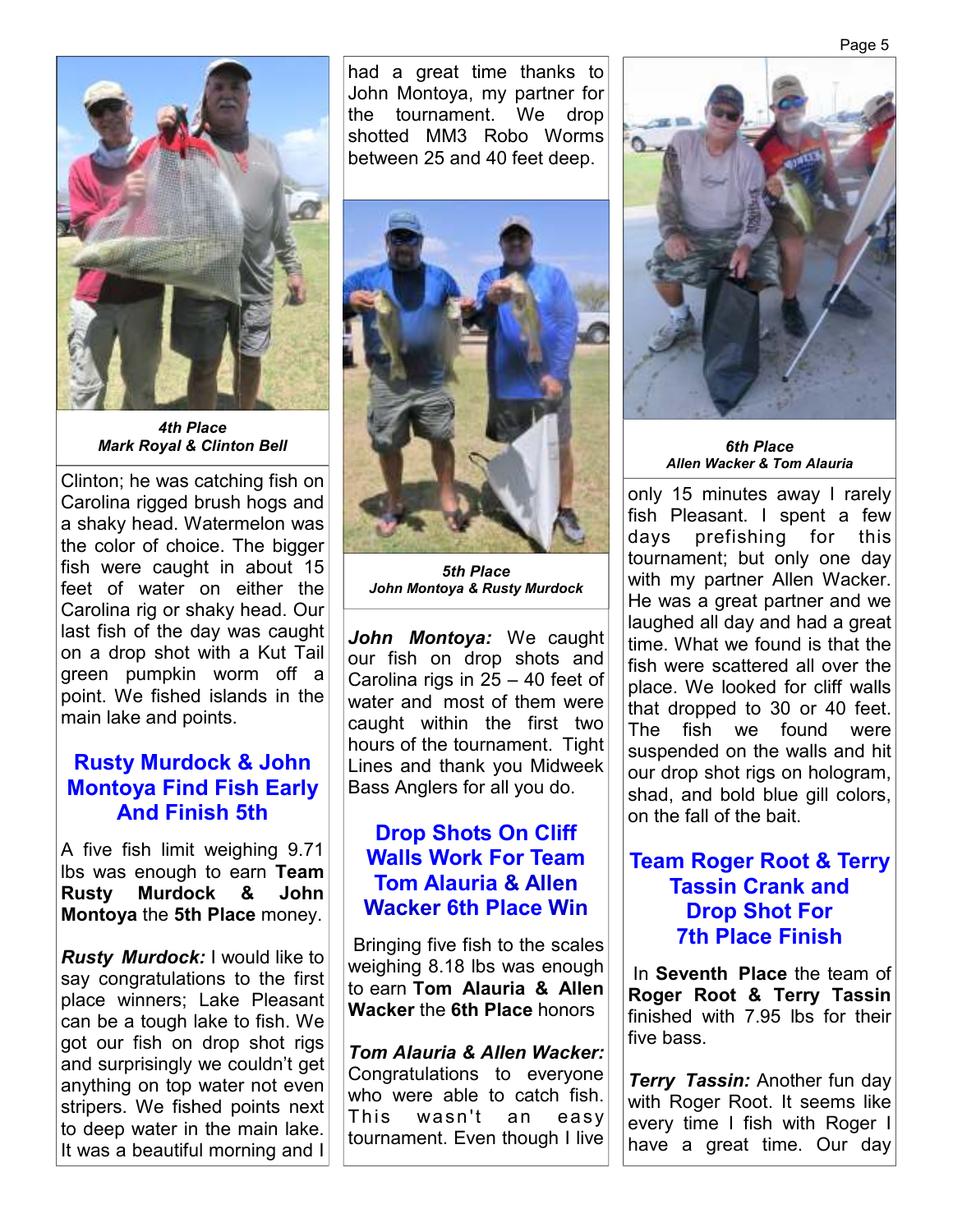

*7th Place Roger Root & Terry Tassin* 

started with Roger giving me a tutorial on fishing a small crank bait – chartreuse and shad color – and putting our first 5 or 6 bass into the boat. Guess I was throwing too large of a crank bait and even when I down-sized lures it just would not work for me.

 We fished in the river on two 100 yard rocky banks throwing cranks, jigs, and drop shot rigs throughout the day. I started picking up some bass on a drop shot and stuck with that rig all day using Morning Dawn Robo Worms and a Lemonade drop shot worm I had purchased at Lake Havasu in March. We both caught quite a number of bass, probably around 20 plus, during the day and I wrapped up our day with one of our best bass 20 minutes before the end of the tournament – we had to push it to get back to the buoy line before the cutoff time. A fun day and I would fish with Roger any time.

#### **Team David Baca & Hal Hensey Catch 'Big Mouth Catfish' For Goon Fish Prize**

*David Baca:* First of all, I want to congratulate John Hilland and Luke Spreitzer on an awesome job with their 12 pound plus bag of bass at Lake Pleasant. I also want to congratulate everyone else who caught over 2 lbs which was pretty good also. I want to thank all those that did another excellent job putting together a great tournament, and my partner Hal Hensey that really did a good job of netting my big catfish that was caught on a brown Yamamoto jig. That catfish hit it pretty hard and did not fight like a catfish, so we were very interested in getting that huge bass in the net "for a while". I remember seeing Hal out of the corner of my right eye and he would have made every Crane bird in Lake Pleasant jealous because of how patient and poised he was



*Goon Fish Pot Winners Hal Hensey & David Baca*

with that net waiting for the catch. Excellent job Hal!

 Now as far as the goon fish secrets, first of all it takes one to catch one and this is my third goon fish win of the year. I will admit that my bass fishing has taken on a slump worse than the D-Backs in May, but I am getting pretty good at this goon fishing thing. On Roosevelt we culled 7 goon fish before we got our first bass in the boat, but we wound up winning the goon fish. On Alamo I got a 1.90 catfish that took that one. I plan on winning several more of these goon fish things before the year is over and my goal is to be the goon fish angler of the year. Once that has been accomplished then I will reveal the rest of my secrets in that category. One small tip is that they really like jig and pig but this one came on plastics so sometimes variety may be needed.

#### **Team Robert Panaitescu & Greg Utton Take 1st Place Big Bass Prize**

*Robert Panaitescu:* I caught the 1<sup>st</sup> Place Big Bass up against the cliffs on a stick worm made by Bruiser Baits. It was definitely a reaction strike. It swallowed the worm just as it entered the water. I tossed it in the right place, at the right time. Greg Utton and I had a great time. He is a great partner. I would definitely love the opportunity to fish with him again. Sorry I have no photo of me with the bass but at least I got a photo of the fish.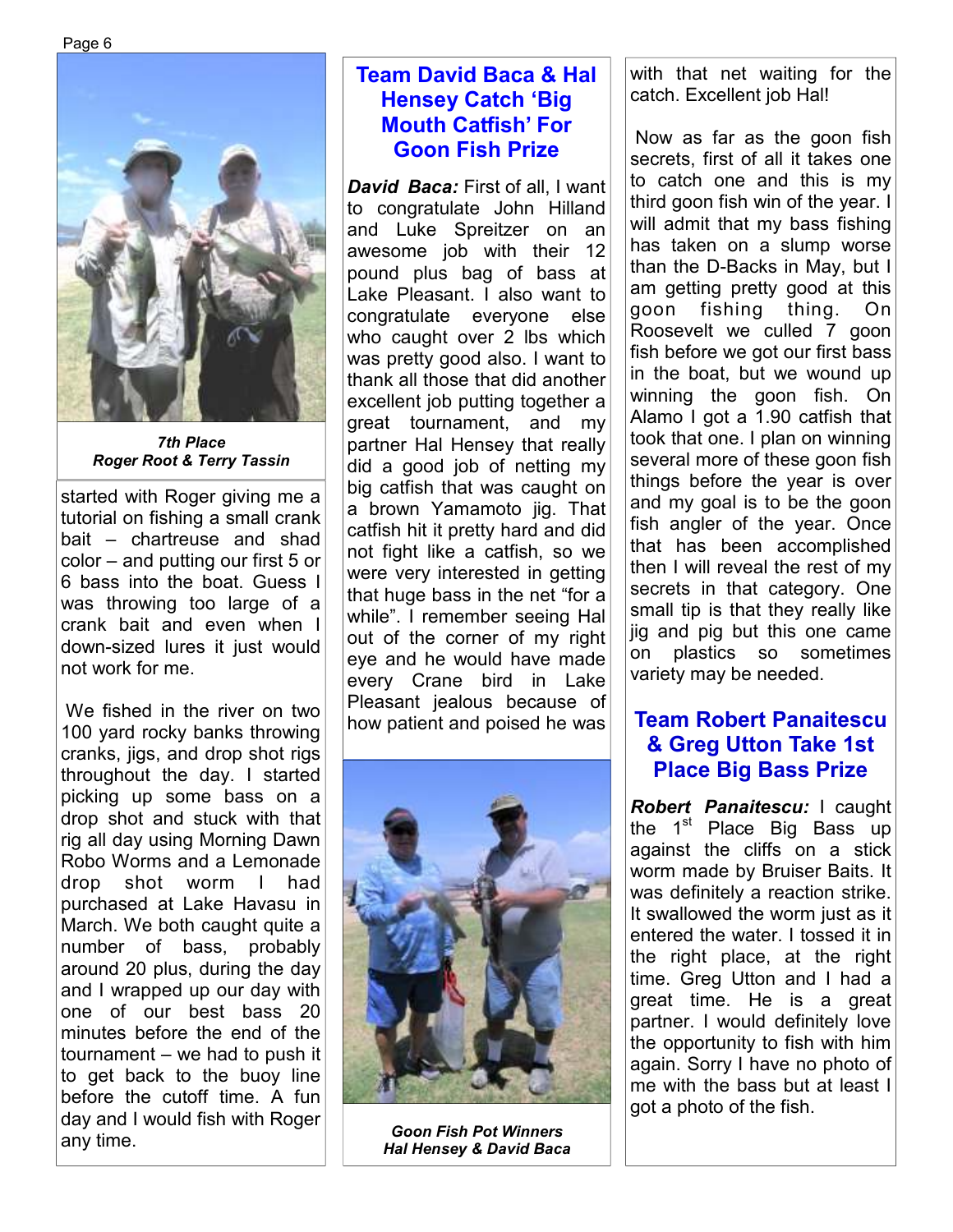

**Robert Panaitescu with 1st Place Big Bass - 3.86 lbs** 

**Money Matters**  *By John Reichard Treasurer* 

Greetings from your Treasurer. It was a pleasure to once again shuttle you all to your trailers and down the ramp to release your fish after weighing-in. I hope you had a great day of fishing. Since no one caught a 5 lb fish the 5 lb Pot will rollover to next month. The 5 lb Pot should be worth around \$850 next month. Good luck to you fishermen who are in the pot.



**Weighing-In By Gary Martlage Tournament Director** 

Another one in the books! Lake Pleasant was good to some of us and not so good to others. Fishing in July and August is a problem for the club, as we can only get in a few hours before the heat raises its ugly head in the afternoon. The summer tournaments create a challenge because we know the tournament has to be close; it would be ridiculous to hold an event 2 - 3 hours away for just 6 hours of fishing

 I would like to commend the guys that constantly volunteer to help with the weigh-in. The weights were down this tournament, but we still weighed in 25 teams in "record" time". We get a steady flow of fish to weigh using the club bags, and the fish seem to do better in the livewells than in bags while standing in line.

 This brings me to a point of criticism. When fishing a lake such as Pleasant, a lot of fish are caught in deeper water. This makes the fish swell and they have a tough time trying to get down after release. Several reports of teams putting fish back in to the water and not making sure they are swimming off, were relayed to me. Guys, PLEASE MAKE SURE YOUR FISH HAVE A CHANCE OF SURVIVAL! Make sure the fish you release swim off to have a chance to be caught another day. I will have to take the blame since I did not remind you of this during the pretournament safety meeting. Maybe another volunteer is needed to check the ramp after the tournament for floating fish?

 Let's have a great turnout at Lake Bartlett next month with a volunteer fish fizzer!

#### **FUNNY STORIES**

Page 7

I was standing in a 6 item express lane at the store quietly fuming. Completely ignoring the sign, the woman ahead of me had slipped into the check-out line pushing a cart piled high with groceries. Imagine my delight when the cashier beckoned the woman to come forward looked into the cart and asked sweetly, "So which six items would you like to buy?" (Wouldn't it be great if that happened more often?)

------------------------------ ----- Because they had no reservations at a busy restaurant, my elderly neighbor and his wife were told there would be a 45 minute wait for a table. "Young man, we're both 90 years old," the husband said. "We may not have 45 minutes."

They were seated immediately.

------------------------------ ----- The reason Politicians try so hard to get re-elected is that they would "hate" to have to make a living under the laws they have just passed.

------------------------------ ----- I decided to stop calling the bathroom the "John" and renamed it the "Jim". I feel so much better saying I went to the Jim this morning.

----------------------------------- I changed my car horn to gunshot sounds. People get out of the way much faster now.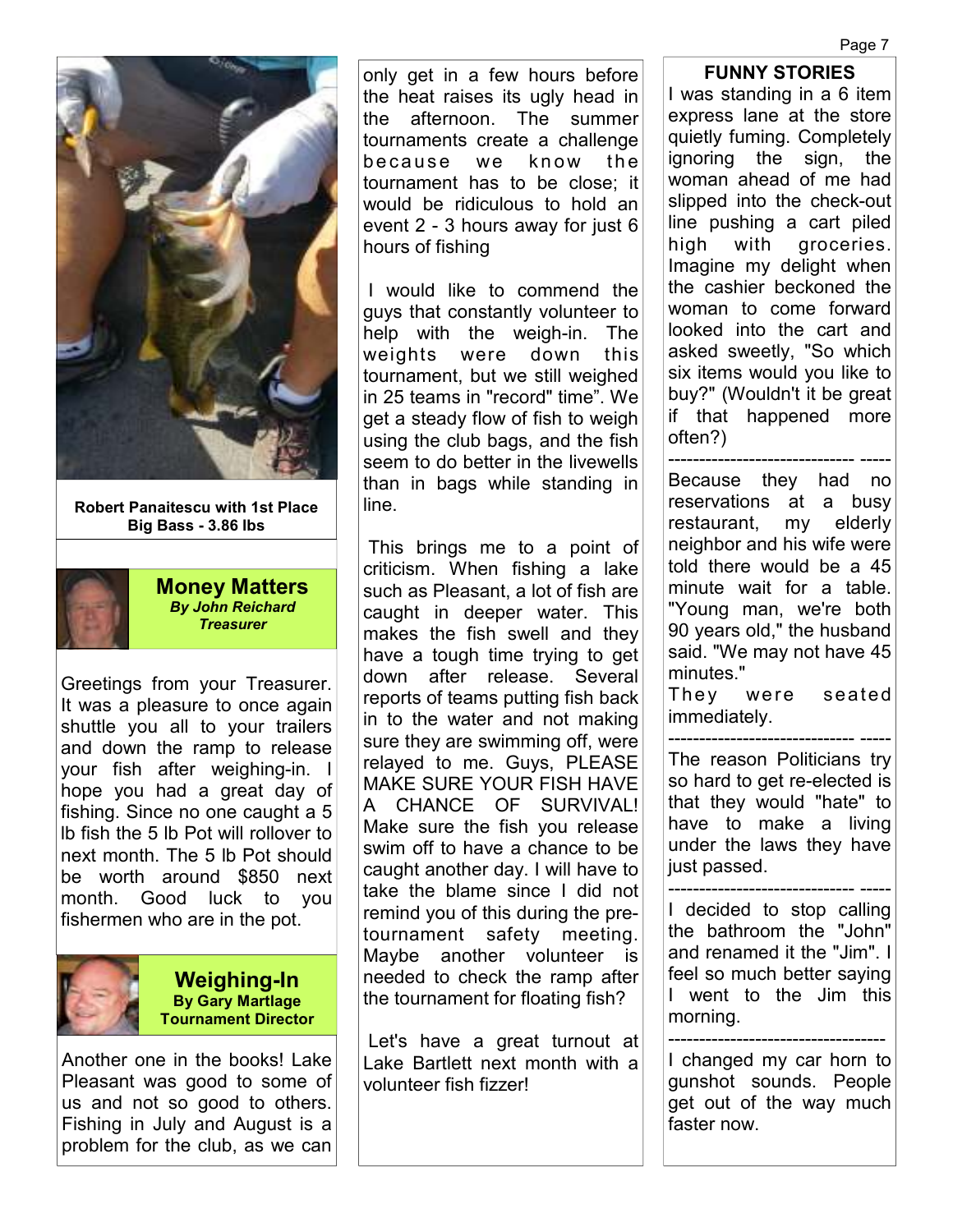#### Page 8

# Photo Scrapbook - Lake Pleasant- July 18, 2018